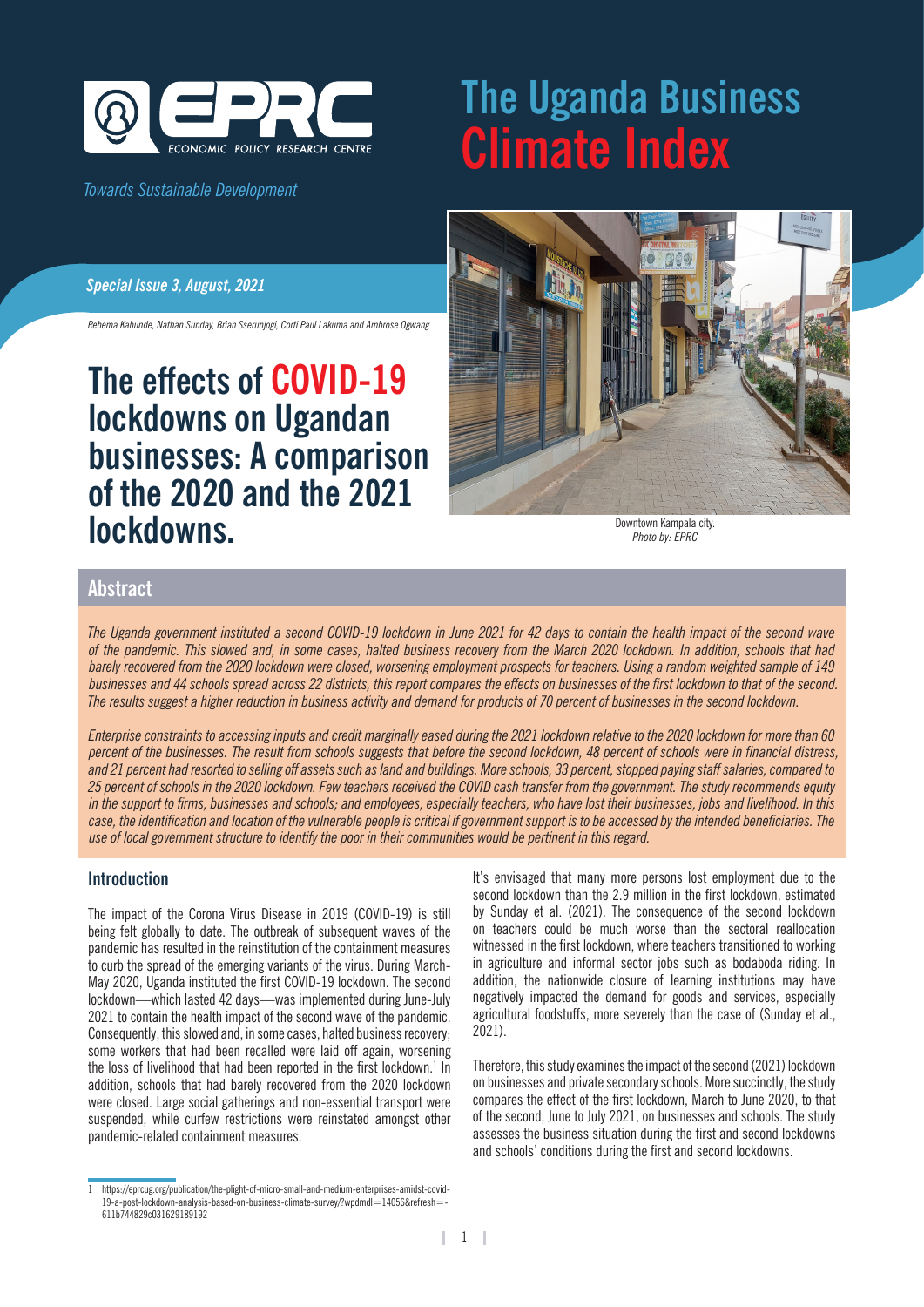#### **Methods**

The study employed a quantitative survey design where general businesses, particularly MSMEs and private schools, were interviewed using separate questionnaires. The survey of general businesses was based on EPRC's Business Climate Index (BCI) frame, which follows a panel of firms drawn from the Census of Business Establishment (COBE) 2011 conducted by the Uganda Bureau of Statistics (UBoS) and first tracked by EPRC in 2012. This survey followed 149 businesses spread across 22 districts from four regions (central, north, east and west). Sample weights are applied to these businesses to provide insights for the general businesses in the country.

The businesses were asked questions concerning business risk associated with COVID-19 and subsequent containment measures (especially the lockdowns). More specifically, the questions were designed to capture information on the effects of the second lockdown (June 2021) on businesses compared to the first (March 2020). Major indicators examined include; business activity, demand, access to inputs and credit, among others.

The study randomly selected two private secondary schools (one in urban and the other in peri-urban areas) from each of the BCI 22 districts. These were asked questions about the period before and during the second lockdown, which took place after reopening, compared to the first lockdown. Questions thought to enlist information regarding schools' experience during and before the two lockdowns on issues such as; changes in the number of staff and their remuneration, access to credit, access to the cash transfers by the teachers in the second lockdown. In addition, the survey assessed schools' ability to undertake online teaching and learners' preparedness to attend online

classes in the second lockdown compared to the first.

#### **Key Findings**

**Business activity was reduced more severely in the second lockdown compared to the first lockdown.** Comparing the percentage of businesses whose activities reduced during the first and second lockdown suggests that seven out of ten businesses experienced a moderate to severe reduction in business activity in the second lockdown compared to the first (Figure 1). The results imply that the second lockdown was worse relative to the first. Businesses cited workers' inability to report to work due to transport restrictions and the reduction in demand as the top causes of the slower business activity in the second lockdown. The second result corroborates previous research by Lakuma et al. (2020), who predicted lower product demand as a significant concern for businesses if COVID-19 persisted for more than six months after the first wave.

**The reduction in the demand for products was much higher in the second lockdown.** Close to 70 percent of firms indicated that they lost market for their product in the second lockdown relative to the first (Figure 2. The findings suggest that both lockdowns resulted in a decline in demand, with more firms feeling the impact in the second lockdown. Previous research attributes the fall in demand to the massive loss of jobs during the lockdown, which lowers the purchasing power (Lakuma et al.,2020). However, fewer firms indicated having reduced their workforce in the 2021 lockdown than the 2020 lockdown (Figure 2). Therefore, the loss of demand for goods and services in the second lockdown may result from the persistence of the consequences of the



Source: EPRC survey July 2021



Source: EPRC survey April 2020 and June 2021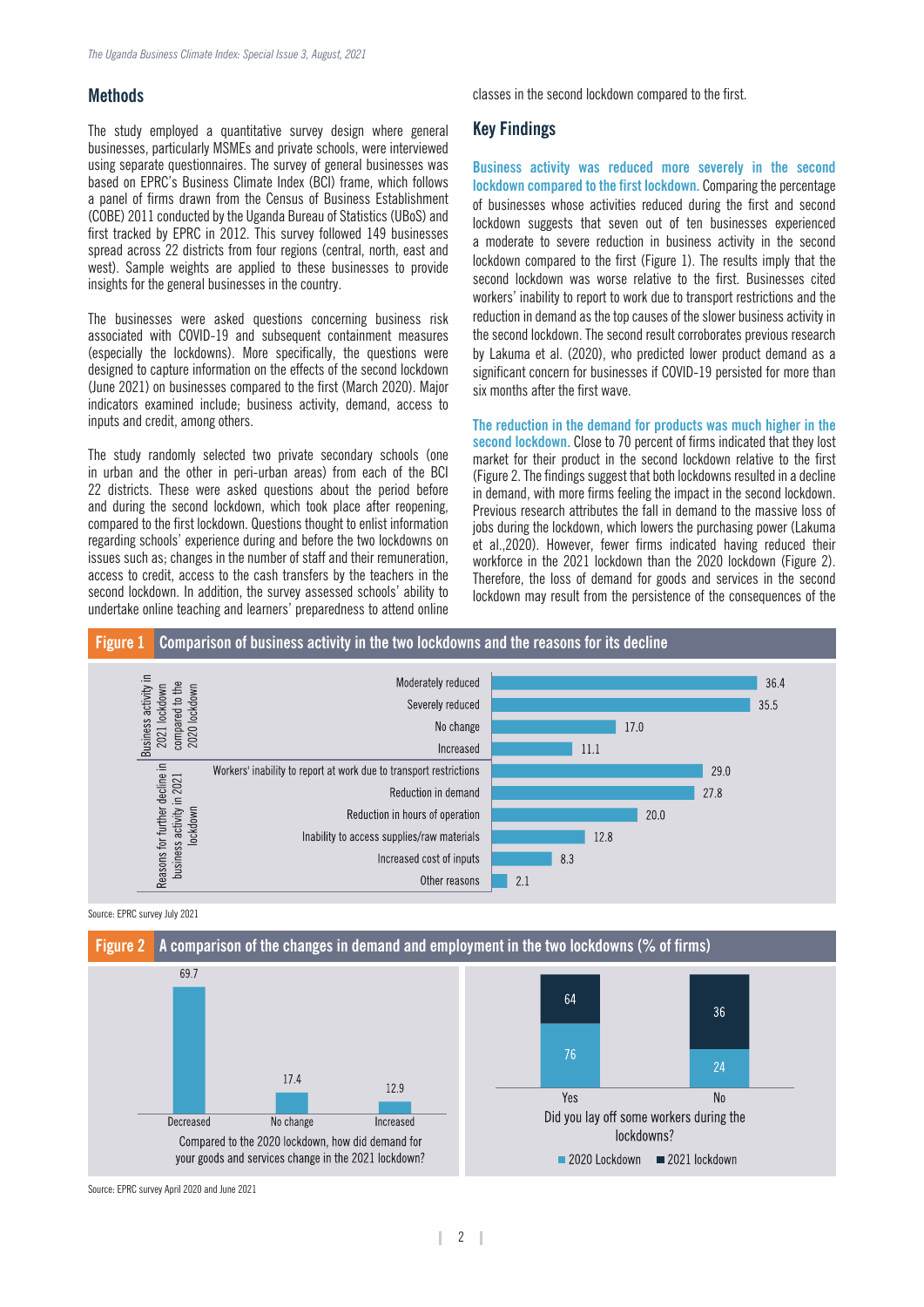lay-off of 2020, which led to a depletion of savings (Lakuma et al., 2020). Indeed, even when fewer firms reported having reduced their workforce in the second lockdown, demand remained below potential as the earlier lockdown had left them with less money to spend.

**Constraints to inputs and credit marginally eased during the 2021 lockdown relative to the 2020 lockdown.** The results reveal a relative reduction in the percentage of firms reporting challenges in access to inputs and credit during the 2021 lockdown. Specifically, 65 percent of the firms indicated that access to inputs was more problematic in the 2021 lockdown than the 87 percent who reported the same in the 2020 lockdown (Figure 3). The increased access to inputs in the second lockdown could be due to fewer supply chain disruptions since the airport and intra-district movements were not restricted in the June-July 2021 lockdown as much as in the previous ones lockdown (March-May 2020). This resulted in more accessible transportation of inputs both internationally and within districts.

Equally, only 62 percent of the firms reported access to credit becoming more problematic during the 2021 lockdown than 85 percent who reported the same in the 2020 lockdown (Figure 3). This also implies that while firms found difficulties accessing credit in both lockdowns, more firms experienced challenges accessing credit in the second lockdown. These results support the optimism, of lending institutions, on the recovery of the economy. Lending institutions envisage increased vaccination uptake and expansion of banking networks through innovations such as agent banking will expand access to credit to customers during and after the pandemic (Sunday et al., 2021).

Nevertheless, a relatively higher percentage of firms reported that access to inputs and credit had not changed much between the two lockdowns (Figure 3). This alludes to the hesitancy to lend and borrow by some lending institutions and borrowers, respectively, due to the uncertainties created by the pandemic (ibid). This, however, has adverse implications on the rate of economic recovery as businesses continue to face financial constraints.

Figure 4 indicates that 77 percent of the pre-pandemic staff had been recalled before the second lockdown (March 2021), while only 69 percent were recalled to work after the second lockdown. This implies that the second lockdown reversed school staffing by an estimated 8 percentage points. This has negative implications, particularly concerning the loss

**Figure 3 How the two lockdowns affected the access to** 



Source: EPRC survey July 2021

of skilled workers, especially teachers, who transitioned to mainly agriculture, trading and informal activities such as bodaboda riding during the closure of schools (EPRC, 2021).

It should be noted that the increase in staff members towards the second lockdown had been bolstered by higher re-employment of teaching staff as compared to non-teaching staff (Figure 4). This suggests that the 2021 lockdown curtailed the improvements in improving the teacherstudent ratio, among other school improvement indicators.

There is also a gender dimension to the staff members that had been re-employed before the second lockdown. Specifically, a higher percentage of male staff had been re-employed before the 2021 lockdown than females. This speaks to the policy questions and the design of intervention geared towards addressing gendered impacts of the pandemic.<sup>2</sup>



Source: EPRC survey April 2020 and July 2021

**Even before the second lockdown, several schools were in financial distress and had resorted to selling off assets such as land and buildings.** An assessment by Sunday et al. (2021) suggests that schools had acquired new loans and overdrafts due to the financial challenges they were facing at reopening. Figure 5 indicates that 48 percent of the schools were in financial distress and had acquired financial support to address the liquidity constraints before the second lockdown. Subsequently, 21 percent of those schools sold land and buildings instead of contracting loans from the commercial banks to service their loans before the second lockdown (Figure 5).<sup>3</sup>

**The number of teachers who did not receive a salary was higher in the second lockdown than in the first lockdown.** The study findings reveal that three in every ten schools (33 percent) indicated not paying staff salaries, compared to 25 percent of schools in the 2020 lockdown (Figure 6). This suggests a severe reduction in the incomes of staff members in the second lockdown. These findings have implications on the size of the informal economy explained by growing numbers of staff without a stable source of income. As such, the government should develop interventions specifically targeting private school teachers during the lockdowns to enable them to maintain their welfare status.

I

<sup>2</sup> https://documents1.worldbank.org/curated/en/719941468114871674/pdf/345160PAPER0UG10 1OFFICIAL0USE0ONLY1.pdf

<sup>3</sup> https://eprcug.org/publication/the-plight-of-micro-small-and-medium-enterprises-amidst-covid-19-a-post-lockdown-analysis-based-on-business-climate-survey/?wpdmdl=14056&refresh=- 6120f3f72dad91629549559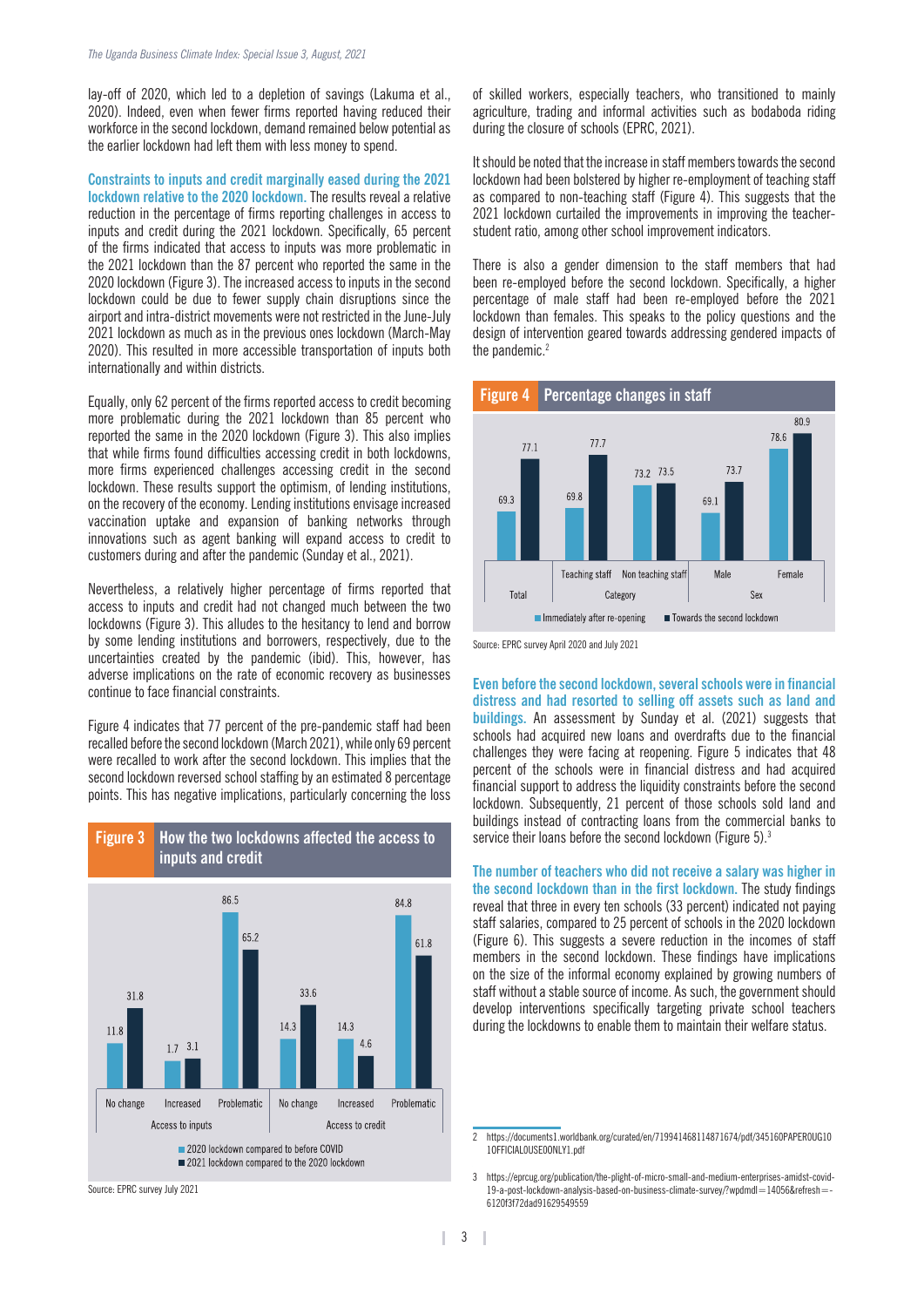

Source: EPRC rapid survey July 2021



**Only three in ten school heads reported knowing a single staff member who received household support from the government.**  Close to 68 percent of the school heads were aware of the government's money to households whose vulnerability had been heightened by the pandemic and its containment measures (Figure 7). Results suggest that only three in ten respondents indicated knowing a staff member from their school who had received the cash (Figure 7). This alludes to the difficulties in identifying vulnerable people, such as teachers in private learning institutions. According to the school headteachers interviewed, the best way to reach teaching staff for support is through lower administrative units such as the local council, which can quickly identify all the private school teachers in their communities. They also suggest the need to develop an up-to-date database of all private school teachers so that it's easy to identify and locate them in case of any future lockdowns.

#### **Online classes in the two lockdowns**

**More than 80 percent of the schools have not introduced virtual learning in both lockdowns.** However, the percentage was higher in the 2020 lockdown (85 percent) compared to the 2021 lockdown (81 percent) (Figure 8). This suggests that more schools are likely to adopt online teaching with subsequent lockdowns. However, there are many infrastructural and cost-related challenges. As such, there is a need for the ministry of education to explore the barriers to online classes and find appropriate solutions for them. During both lockdowns, most students lacked the equipment to attend online classes (Figure 8). These findings corroborate those of Twinamasiko et al. (2021), which identify the lack of connectivity due to a lack of gadgets such as computers and smartphones as a key obstacle to virtual learning during the lockdown.<sup>4</sup> According to the school administrators, subsidising the prices of such gadgets when the schools are closed would go a long way in making them affordable and therefore accessible by the students from poor households. In addition, the government should effectively implement the earlier proposal of distributing radios and television sets to these households (Sunday et al., 2021).



#### Source: EPRC rapid survey July 2021

4 https://doi.org/10.1177%2F21582440211029922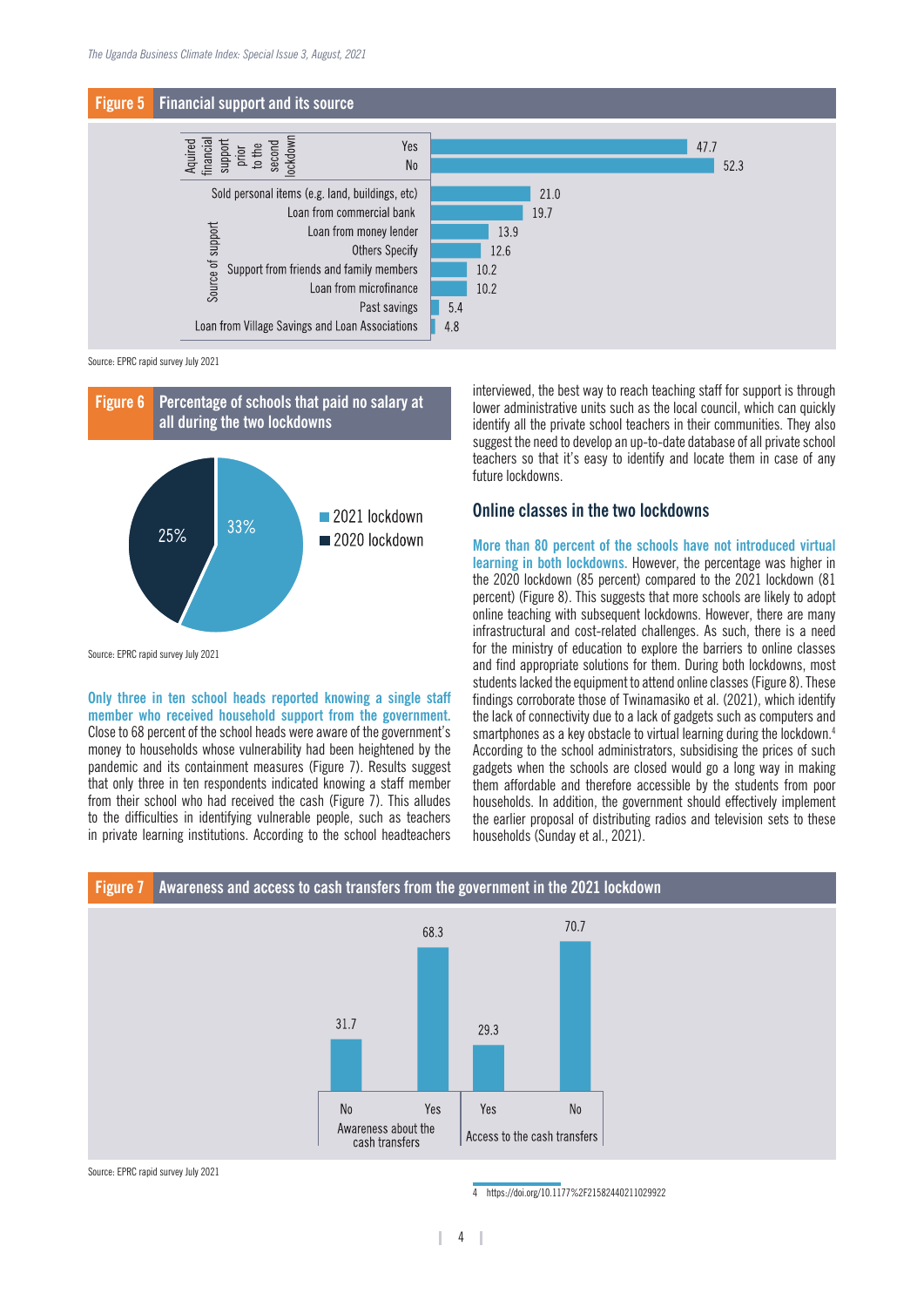



Source: EPRC rapid survey July 2021

#### **Conclusions and recommendations**

Both waves of COVID-19 and its containment measure, especially the two lockdowns, have had an unprecedented impact on Uganda's businesses. However, there are variations in the extent of the effects of the two lockdowns on different indicators. On the one hand, more businesses reported declining business activity and demand in 2021 than in the 2020 lockdown. On the other hand, the percentage of businesses that reported difficulties in access to inputs and financial liquidity went down in the second lockdown compared to the share reported in the earlier lockdown. Additionally, fewer businesses reported having laid-off workers in the 2021 lockdown than the percentage of the same businesses that reported a reduction in their workforce in the 2020 lockdown. Broadly, results allude to the impact of the 2021 lockdown being more adverse relative to the 2020 lockdown, confirming the reversal of the minimal business recovery that had resulted from the easing of restrictions that the government had instituted in the first lockdown.

Similarly, the comparison of the effect of the closure of schools in the two lockdowns reveals that the second lockdown overturned the slight recovery that had come with the reopening of the schools from the previous lockdown. For example, private school owners resorted to selling assets such as land to pay up the loans they had acquired when reopening. This is attributed to the loss of revenue as learners were sent home again in the 2021 lockdown. Regarding the access to the cash transfers by teachers, most of the school heads had scanty information on their staff members who had received the cash transfer. On a positive note, marginally more schools adopted virtual learning in the second lockdown compared to the first lockdown probably. According to the interviewees, one of the lessons learnt from the previous lockdowns is the need to embrace technology in the operation of schools in the new normal.

However, there are cost barriers to online classes. According to school administrators, subsidising the prices of gadgets when the schools are closed would go a long way in making them affordable and accessible by the students from poor households. In addition, the government should effectively implement the earlier proposal of distributing radios and television sets to these households (Sunday et al., 2021).

Based on these findings, there is a need for the government to adequately prepare for future waves of the pandemic as the second lockdown was found to have a higher negative impact on businesses and schools compared to the previous one. For instance, earlier

identification and location of the vulnerable people before the institution of the lockdown is vital if government support is to be accessed by the intended beneficiaries. The use of local government structure to identify the poor in their communities would be pertinent in this regard. Government should provide financial support to the distressed schools and businesses to recover from the effects of the past lockdown while alleviating the would-be impact of future lockdowns. Sunday et al. (2020) suggested that such support could be extended to the beneficiaries through their community groups, such as saving groups.